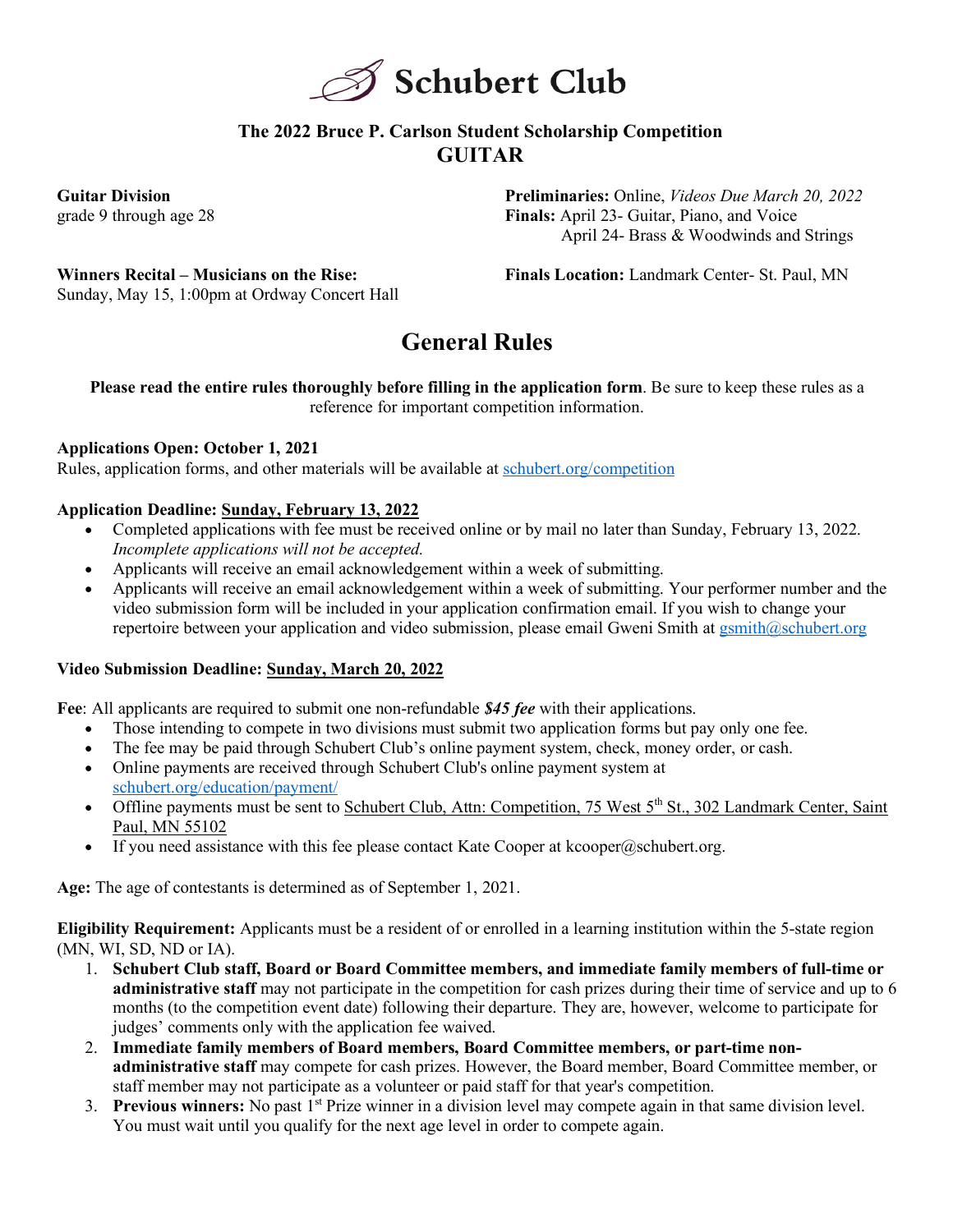**Competitive Divisions & Prizes:** 1<sup>st</sup> and 2<sup>nd</sup> Prizes will be awarded in each Finals division level. Cash awards are \$2,000 for  $1^{\text{st}}$  Prize and \$1,500 for  $2^{\text{nd}}$  Prize (for exception see "Minimum applicants required" below). Applicants agree to use their prize to further their musical education.

**Repertoire Changes:** Repertoire changes will be accepted until **Sunday, March 13, 2022**.

**Limits on Enrollment:** Only the first 30 applications received for each division level will be accepted.

- Some division levels may fill prior to the deadline.
- **Submitting an application by the deadline does not guarantee that space to participate will be available***.*
- Complete applications received after a category is full will be placed on a waitlist. If we are not able to admit you from the waitlist, your application fee will be refunded.

**Competing on two instruments:** Applicants may perform on two instruments as long as they are not in the same instrument division (e.g. may perform on violin and piano but may not perform on both violin and cello). Please fill out an application for each division and submit the applications together. Only one fee is required.

• **Different Pitched Instruments:** Brass and Woodwind applicants may perform on multiple pitched instruments within the same family during the same audition (e.g. on soprano and alto saxophone or piccolo and flute, though NOT saxophone and trombone).

**Minimum applicants required:** A minimum of ten applicants is required in a division level for a Preliminary competition to be held.

- If at least five but fewer than ten students apply in a division level, competitors will perform at Finals only and Schubert Club may elect to award only one, rather than two prizes.
- If fewer than five applications are received for a division level it will be canceled. The applicants will be notified and any fees submitted will be refunded.

**Compliance:** By submitting your application, you agree to submit an honest and complete application, to follow the procedures and rules for performance, and (if applicable) to secure a collaborative pianist prior to submitting your application.

- Performance repertoire must be chosen according to the classifications required by the Schubert Club rules.
- Competitors must perform in person for Finals to qualify for prizes.
- Recipients of prizes from Schubert Club agree to use their prize money to further their musical education.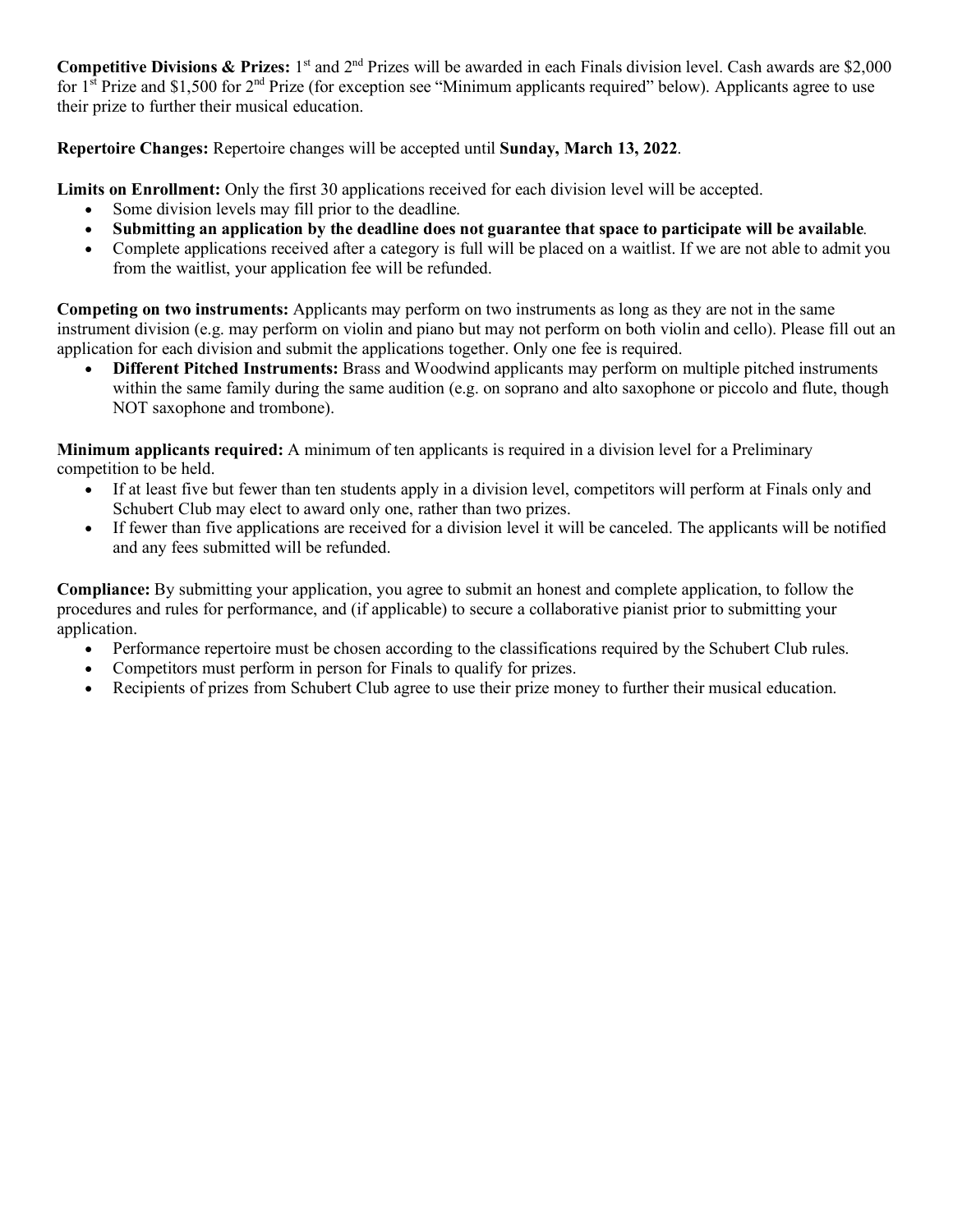## **Performance Requirements**

#### **Memorization:** *Required*

**Musical Scores:** Music does not need to be provided for the judges at Preliminaries or Finals, but on occasion prior to judging the video round, a score may be requested by the judge.

#### **Performance Requirements:**

- Literature: Prepare 2 contrasting selections from 2 different style periods
- **VIRTUAL Preliminary Round**:
	- 2 total videos: 1 video per repertoire piece
	- Maximum **TOTAL** performance time (both videos): **10 minutes**
	- Minimum length per video: 2 minutes (if complete piece is 2 minutes or longer)
	- Recommended Minimum total (both videos): 6 minutes
- **IN-PERSON Finals Round** (if you advance):
	- **Options for dividing the performance time** between the same two selections performed in the virtual Preliminary round:
		- 1) **You may determine the exact division.** In rehearsal prior to the competition, you determine the division of time between both works keeping in mind that you must demonstrate mastery of two different styles. This option allows you to include for example an important climax or a specific technical passage in one piece while still allowing time to present a solid portion of the second selection. In the competition, you perform what you have planned and the timer stops you only at the end of the allotted time.
		- 2) **You may ask the Schubert Club volunteer to stop you at the halfway point** at Finals (5 minutes), so that you may begin your second piece. For this timing option, the halfway point and end are the only allowable stop times.

#### **Repertoire Requirements:**

- **Two contrasting selections**
- Selections must **differ in tempo and technique**
- Selections must be from **two different time periods** as listed below.
	- o **Pre-1827**
	- o **19th Century/Romantic**
	- o **Impressionistic & Early 20th Century**
	- o **Mid 20th–21st Centuries**
- Competitors are not required to perform each piece starting at the beginning or at the start of a movement, allowing a student to feature a segment of the piece that showcases more technical or musical skill.
- Eliminate all repeats.
- If choosing a sonata, please include the opus number and key. Also indicate the specific movement(s) that you are performing by number and tempo (e.g. Bach, J.S.: Sonata No. 1 in G Minor, BWV 1001, mvt. 1, "Adagio")